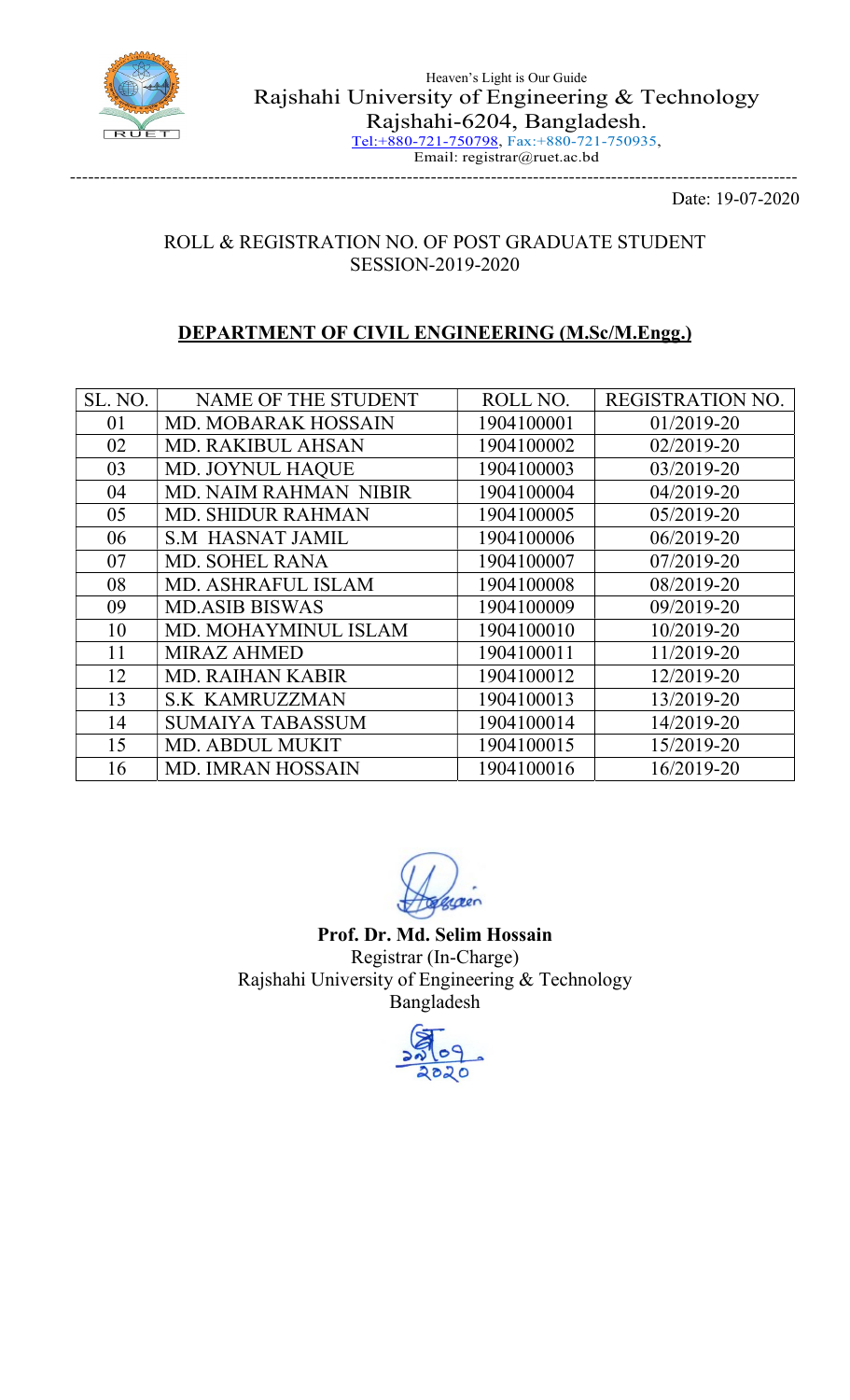

Email: registrar@ruet.ac.bd -------------------------------------------------------------------------------------------------------------------------

Date: 19-07-2020

#### ROLL & REGISTRATION NO. OF POST GRADUATE STUDENT SESSION-2019-2020

## DEPARTMENT OF ELECTRICAL & ELECTRONIC ENGINEERING (Ph.D)

| SL. NO. | NAME OF THE STUDENT        | ROLL NO.   | <b>REGISTRATION NO.</b> |
|---------|----------------------------|------------|-------------------------|
| 01      | <b>MD.SHOAIB AKTHER</b>    | 1904200001 | 17/2019-20              |
| 02      | <b>MST. RUBINA AKTAR</b>   | 1904200002 | 18/2019-20              |
| 03      | <b>MST. FARZANA KHATUN</b> | 1904200003 | 19/2019-20              |
| 04      | <b>SHAM DATTO</b>          | 1904200004 | 20/2019-20              |
| 05      | <b>SARAFAT KHAN</b>        | 1904200005 | 21/2019-20              |
| 06      | <b>TAHASIN AHMED FAHIM</b> | 1904200006 | 22/2019-20              |

#### DEPARTMENT OF ELECTRICAL & ELECTRONIC ENGINEERING (M.Sc/M.Engg.)

| SL. NO. | NAME OF THE STUDENT           | ROLL NO.   | <b>REGISTRATION</b> |
|---------|-------------------------------|------------|---------------------|
|         |                               |            | NO.                 |
| 01      | MD. TONMOY ISLAM              | 1904101001 | 23/2019-20          |
| 02      | MD. ABDUL AL AZMAIN           | 1904101002 | 24/2019-20          |
| 03      | <b>NAWSHAD AHMED</b>          | 1904101003 | 25/2019-20          |
| 04      | <b>MD.BULBUL AHMED BAHDON</b> | 1904101004 | 26/2019-20          |
| 05      | <b>NAFIUL HASAN</b>           | 1904101005 | 27/2019-20          |
| 06      | <b>MD. MOTIUR RAHMAN</b>      | 1904101006 | 28/2019-20          |
| 07      | MD. ABU HANIF PRAMANIK        | 1904101007 | 29/2019-20          |
| 08      | <b>MD. HASANUR RAHMAN</b>     | 1904101008 | 30/2019-20          |
| 09      | <b>SAIKAT MITRA</b>           | 1904101009 | 31/2019-20          |
| 10      | <b>MD. ARAFAT RAHMAN</b>      | 1904101010 | 32/2019-20          |
| 11      | <b>LABID BIN BASHAR</b>       | 1904101011 | 33/2019-20          |
| 12      | <b>SARJANA SHABAB</b>         | 1904101012 | 34/2019-20          |
| 13      | <b>SAMIA FERDOUS MOU</b>      | 1904101013 | 35/2019-20          |
| 14      | <b>TARIK BIN ABDUL AKIB</b>   | 1904101014 | 36/2019-20          |
| 15      | <b>SANDIP DEBNATH</b>         | 1904101015 | 37/2019-20          |
| 16      | <b>SUANJIDAH HOSSAIN</b>      | 1904101016 | 38/2019-20          |
| 17      | <b>SARA KHAN</b>              | 1904101017 | 39/2019-20          |
| 18      | MD. MOTAKABBIR RAHMAN         | 1904101018 | 40/2019-20          |
| 19      | <b>SARIUL HASAN</b>           | 1904101019 | 41/2019-20          |
| 20      | <b>MD. MAHMUDUL HASAN</b>     | 1904101020 | 42/2019-20          |
| 21      | MD, SIMUL HASAN TALUKDER      | 1904101021 | 43/2019-20          |
| 22      | MD. ASADUZZAMAN               | 1904101022 | 44/2019-20          |
| 23      | <b>MD. FARHANUR RAHMAN</b>    | 1904101023 | 45/2019-20          |
| 24      | <b>MD.TAREK SALMAN SUVRO</b>  | 1904101024 | 46/2019-20          |
| 25      | <b>MD.ARIFUL HAOUE</b>        | 1904101025 | 47/2019-20          |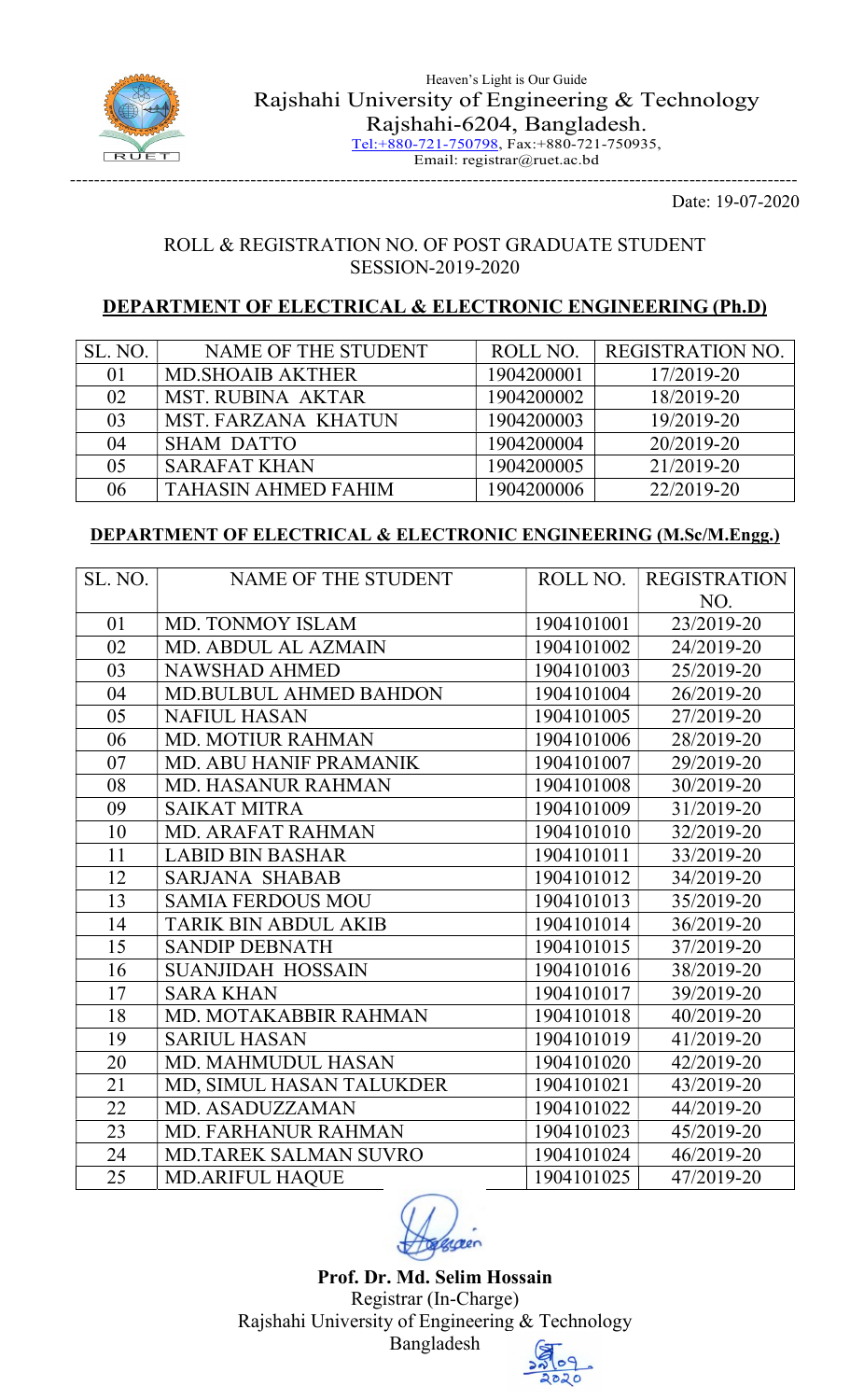

-------------------------------------------------------------------------------------------------------------------------

Date: 19-07-2020

#### ROLL & REGISTRATION NO. OF POST GRADUATE STUDENT SESSION-2019-2020

## DEPARTMENT OF MECHANICAL ENGINEERING (M.Sc/M.Engg.)

| SL. NO. | NAME OF THE STUDENT        | ROLL NO.   | REGISTRATION NO. |
|---------|----------------------------|------------|------------------|
| 01      | MIFTAHUL MOBIN CHOWDHURY   | 1904102001 | 48/2019-20       |
| 02      | <b>MD. MOSTAFA KAMAL</b>   | 1904102002 | 49/2019-20       |
| 03      | <b>MST. SHARIFA KHATUN</b> | 1904102003 | 50/2019-20       |
| 04      | <b>MD. NAHID HOSSAN</b>    | 1904102004 | 51/2019-20       |
| 05      | MD. MAHFUZUL HAQUE MEHEDI  | 1904102005 | 52/2019-20       |
| 06      | <b>MD. RASEL AHMED</b>     | 1904102006 | 53/2019-20       |
| 07      | <b>MD. TARIQUL ISLAM</b>   | 1904102007 | 54/2019-20       |
| 08      | MD. FAISAL RAHMAN BADAL    | 1904102008 | 55/2019-20       |
| 09      | <b>PRANGON DAS</b>         | 1904102009 | 56/2019-20       |
| 10      | <b>MD. ALAMGIR HOSSAIN</b> | 1904102010 | 57/2019-20       |
| 11      | <b>MD.TOUHIDUL HASAN</b>   | 1904102011 | 58/2019-20       |
| 12      | <b>JUBAIR IBNA JUBARAJ</b> | 1904102012 | 59/2019-20       |
| 13      | <b>MD. MOSHIUR RAHMAN</b>  | 1904102013 | 60/2019-20       |
| 14      | <b>AHMED SADMAN SAKIF</b>  | 1904102014 | 61/2019-20       |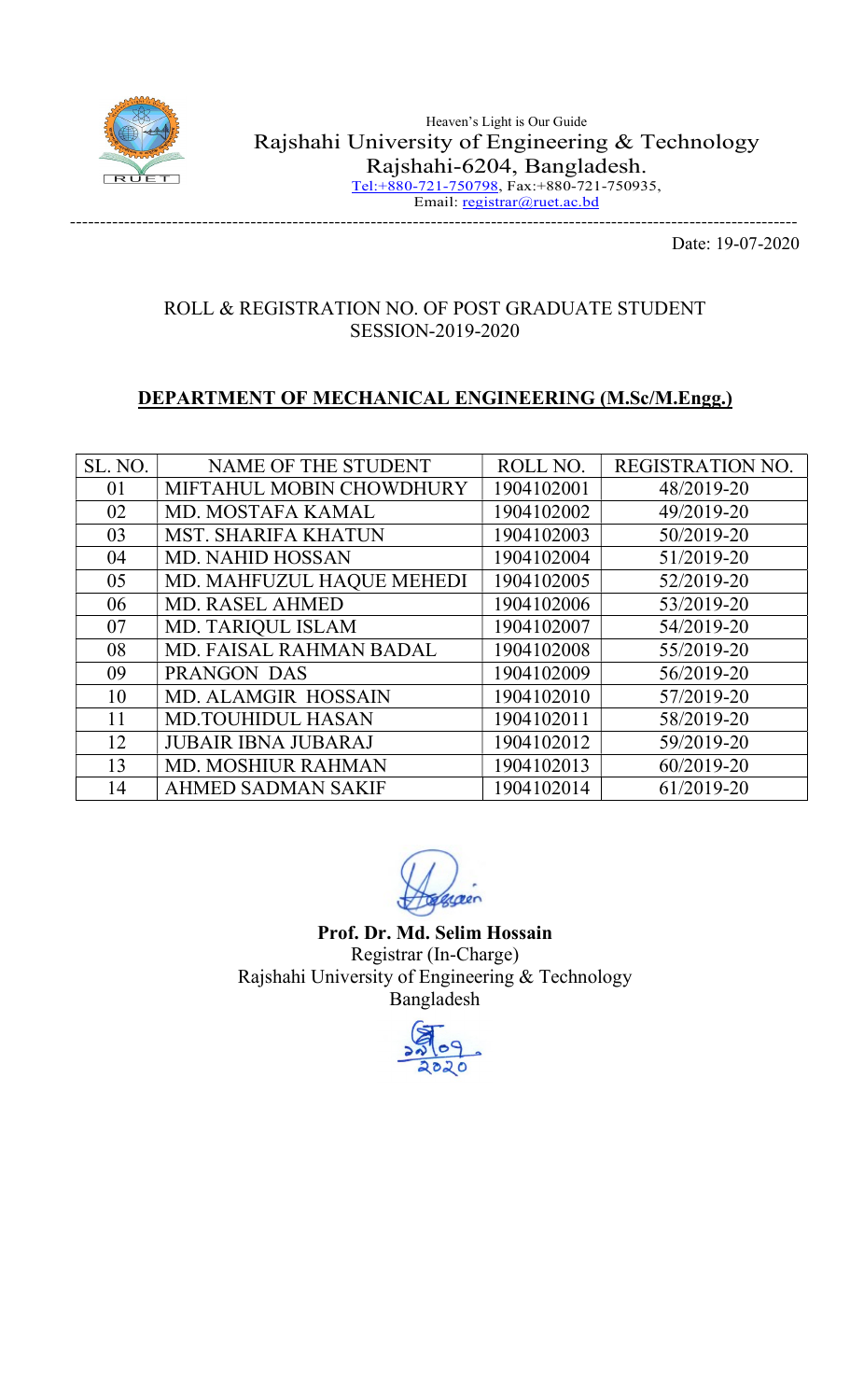

### ROLL & REGISTRATION NO. OF POST GRADUATE STUDENT SESSION-2019-2020

## DEPARTMENT OF COMPUTER SCIENCE & ENGINEERING (Ph.D)

| SL. NO. | NAME OF THE STUDENT | ROLL NO.   | REGISTRATION NO. |
|---------|---------------------|------------|------------------|
| 01      | SADIA ZAMAN MISHU   | 1904203001 | 62/2019-20       |
| 02      | SAYLA AFROGE        | 1904203002 | 63/2019-20       |
| 03      | EMRANA KABIR HASHI  | 1904203003 | 64/2019-20       |
| 04      | <b>ABU SAYEED</b>   | 1904203004 | 65/2019-20       |

### DEPARTMENT OF COMPUTER SCIENCE & ENGINEERING (M.Sc/M.Engg.)

| SL. NO. | NAME OF THE STUDENT          | ROLL NO.   | REGISTRATION NO. |
|---------|------------------------------|------------|------------------|
| 01      | MA. NAHIDUZZAMAN             | 1904103001 | 66/2019-20       |
| 02      | <b>SUMAYA ISHRAT MOYEEN</b>  | 1904103002 | 67/2019-20       |
| 03      | <b>MD.MEHEDI HASAN</b>       | 1904103003 | 68/2019-20       |
| 04      | MD.AZMAIN YAKIN SRIZON       | 1904103004 | 69/2019-20       |
| 05      | <b>MOHIUDDIN AHMED</b>       | 1904103005 | 70/2019-20       |
| 06      | <b>MD.TOUKIR AHMED</b>       | 1904103006 | 71/2019-20       |
| 07      | <b>SARHAN WASIF</b>          | 1904103007 | 72/2019-20       |
| 08      | <b>MD. MAHBUR RAHMAN</b>     | 1904103008 | 73/2019-20       |
| 09      | <b>BRISTI RANI ROY</b>       | 1904103009 | 74/2019-20       |
| 10      | <b>MD. RASHED HASAN</b>      | 1904103010 | 75/2019-20       |
| 11      | <b>MD. ALAMIN HOSSAIN</b>    | 1904103011 | 76/2019-20       |
| 12      | <b>PRANAB SARKER</b>         | 1904103012 | 77/2019-20       |
| 13      | <b>MST. JANNATUL FERDOUS</b> | 1904103013 | 78/2019-20       |
| 14      | LAILA ARZUMAN ARA            | 1904103014 | 79/2019-20       |
| 15      | <b>ATIA HABIBA</b>           | 1904103015 | 80/2019-20       |
| 16      | <b>AFSANA AFRIN</b>          | 1904103016 | 81/2019-20       |
| 17      | <b>SABRINA NASRIN</b>        | 1904103017 | 82/2019-20       |
| 18      | MD. ASHIQUL ALAM KHAN        | 1904103018 | 83/2019-20       |
| 19      | <b>MD. MASUM SIKDER</b>      | 1904103019 | 84/2019-20       |
| 20      | <b>TALHA ZOBAED</b>          | 1904103020 | 85/2019-20       |
| 21      | MD. ZIHADUR RAHMAN           | 1904103021 | 86/2019-20       |
| 22      | DIVYASHREE DUTTA NIJHUM      | 1904103022 | 87/2019-20       |
| 23      | MD. NAZMUS SALEHIN           | 1904103023 | 88/2019-20       |
| 24      | <b>MST.FATIMA AKTER</b>      | 1904103024 | 89/2019-20       |
| 25      | <b>SRABONE DAS</b>           | 1904103025 | 90/2019-20       |
| 26      | <b>ZANNATUN NAYEM</b>        | 1904103026 | 91/2019-20       |
| 27      | <b>MST. MAHMUDA KHATUN</b>   | 1904103027 | 92/2019-20       |
| 28      | <b>AVIJIT KUMAR DASH</b>     | 1904103028 | 93/2019-20       |
| 29      | <b>MD.NAZMUL ALAM</b>        | 1904103029 | 94/2019-20       |
|         | <b>CHOWDHURY</b>             |            |                  |
| 30      | <b>MD.SHAHJAHAN SIRAJ</b>    | 1904103030 | 95/2019-20       |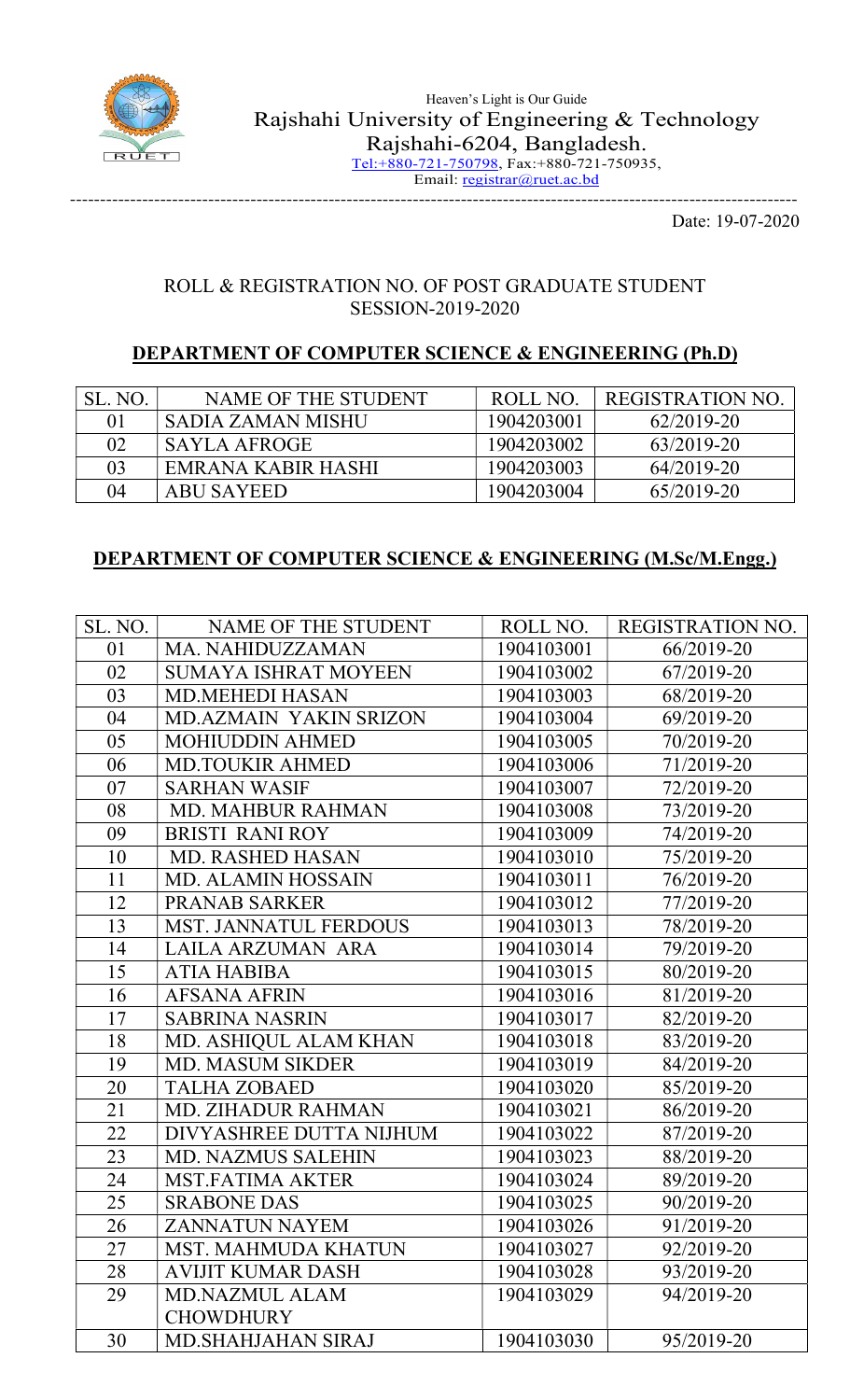| 31 | A.B.M. KABIR HOSSAIN      | 1904103031 | 96/2019-20 |
|----|---------------------------|------------|------------|
| 32 | MD.BASEDUL ISLAM          | 1904103032 | 97/2019-20 |
| 33 | <b>MD.MUSFIQUR RAHMAN</b> | 1904103033 | 98/2019-20 |
| 34 | SUJIT KUMAR SAHA          | 1904103034 | 99/2019-20 |

græn

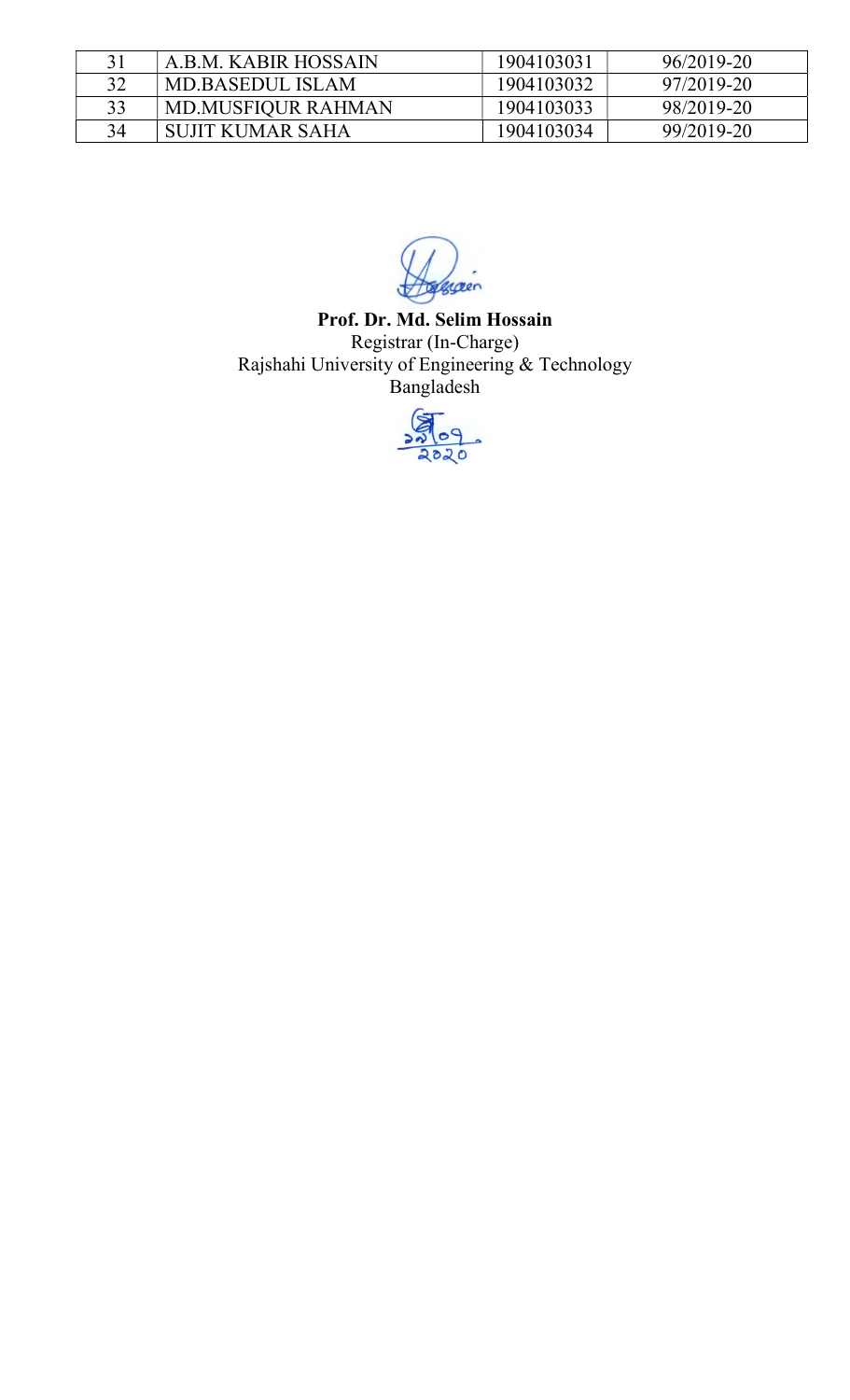

## ROLL & REGISTRATION NO. OF POST GRADUATE STUDENT SESSION-2019-2020

#### DEPARTMENT OF ELECTRONICS & TELECOMMUNICATION ENGINEERING (M.Sc/M.Engg.)

| SL. NO. | NAME OF THE STUDENT    | ROLL NO.   | <b>REGISTRATION NO.</b> |
|---------|------------------------|------------|-------------------------|
| 01      | <b>THITI RANI</b>      | 1904104001 | 100/2019-20             |
| 02      | <b>CHAITY BASAK</b>    | 1904104002 | 101/2019-20             |
| 03      | PRIYANKA PAUL          | 1904104003 | 102/2019-20             |
| 04      | <b>FARHANA AHMED</b>   | 1904104004 | 103/2019-20             |
|         | <b>CHOWDHURY</b>       |            |                         |
| 05      | <b>SUMAIYA SULTANA</b> | 1904104005 | 104/2019-20             |
| 06      | <b>MD. ZUBAER ALAM</b> | 1904104006 | 105/2019-20             |
| 07      | <b>MD. ARIF ANZUM</b>  | 1904104007 | 106/2019-20             |
| 08      | <b>JAGANNATH ROY</b>   | 1904104008 | 107/2019-20             |
| 09      | <b>JAFOR IKBAL</b>     | 1904104009 | 108/2019-20             |
| 10      | <b>SABRINA YEASMIN</b> | 1904104010 | 109/2019-20             |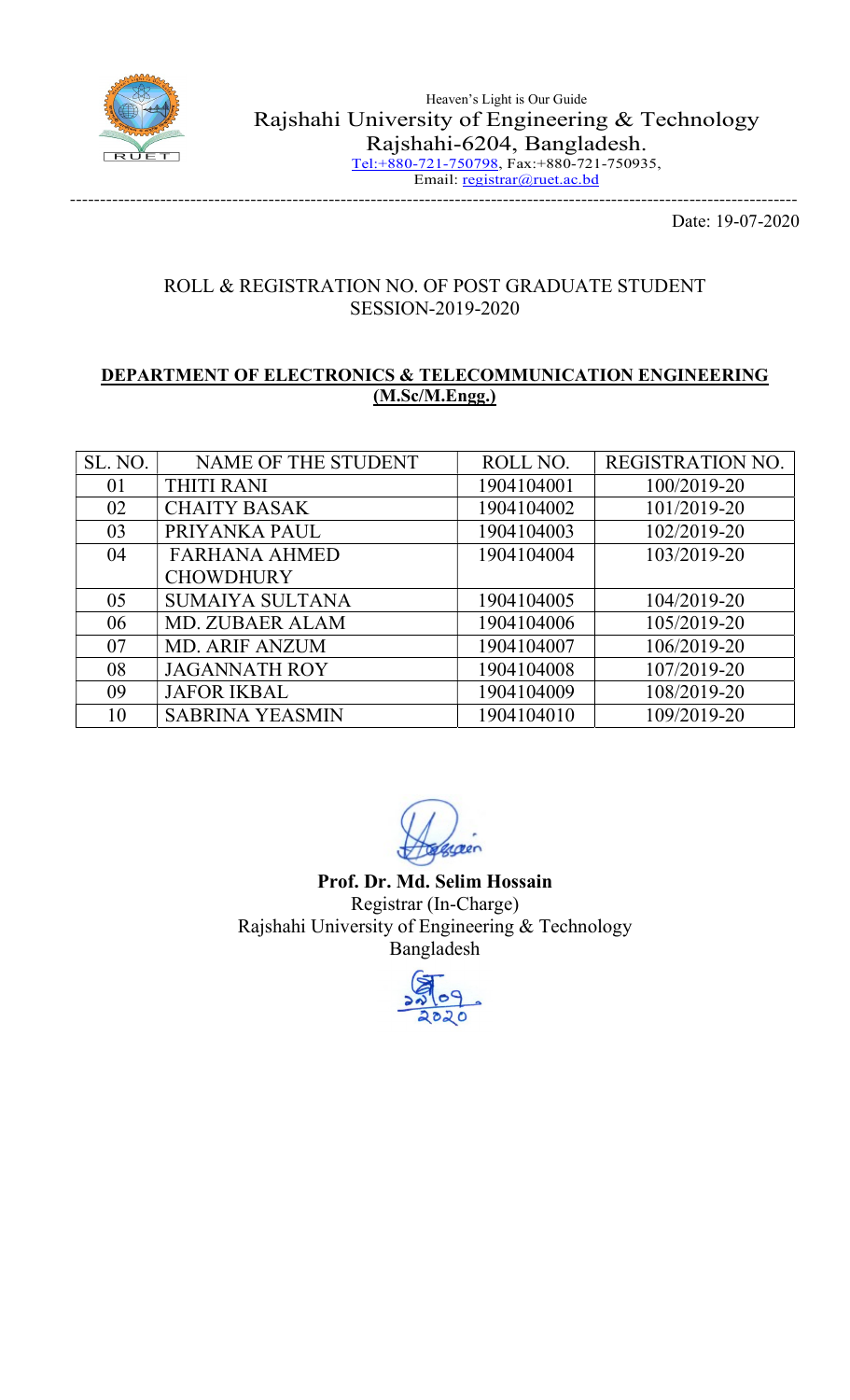

Heaven's Light is Our Guide Rajshahi University of Engineering & Technology Rajshahi-6204, Bangladesh. Tel:+880-721-750798, Fax:+880-721-750935, Email: registrar@ruet.ac.bd

> ------------------------------------------------------------------------------------------------------------------------- Date: 19-07-2020

### ROLL & REGISTRATION NO. OF POST GRADUATE STUDENT SESSION-2019-2020

## DEPARTMENT OF INDUSTRIAL & PRODUCTION ENGINEERING (M.Sc/M.Engg.)

| SL. NO. | NAME OF THE STUDENT        | ROLL NO.   | REGISTRATION NO. |
|---------|----------------------------|------------|------------------|
| 01      | NIAMUL HOQUE               | 1904105001 | 110/2019-20      |
| 02      | <b>SHARMIN AKTRE URMEE</b> | 1904105002 | 111/2019-20      |
| 03      | MAZIDA RAHMAN RUKAIYA      | 1904105003 | 112/2019-20      |

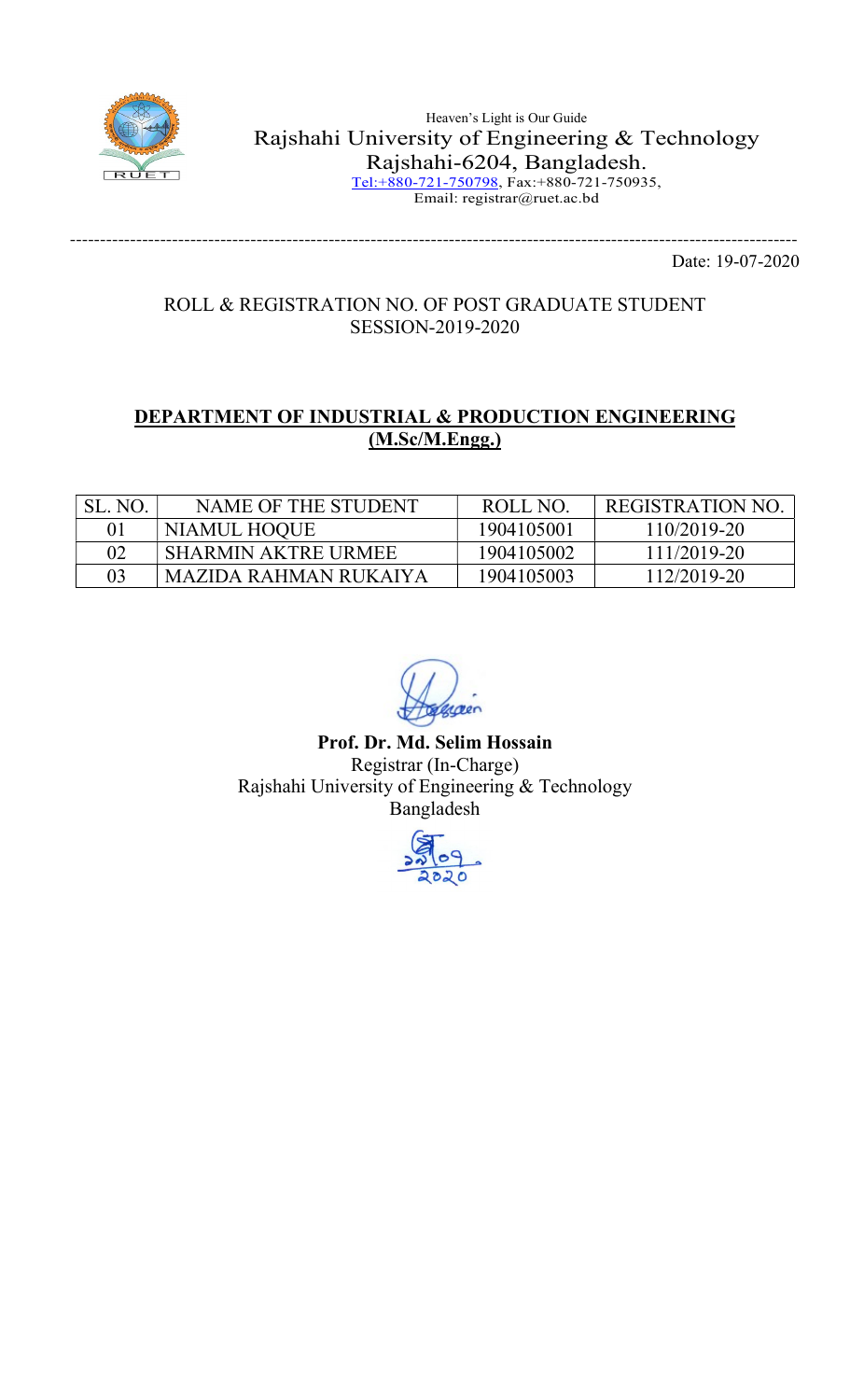

Heaven's Light is Our Guide Rajshahi University of Engineering & Technology Rajshahi-6204, Bangladesh. Tel:+880-721-750798, Fax:+880-721-750935, Email: registrar@ruet.ac.bd

> ------------------------------------------------------------------------------------------------------------------------- Date: 19-07-2020

## ROLL & REGISTRATION NO. OF POST GRADUATE STUDENT SESSION-2019-2020

# DEPARTMENT OF MATHEMATICS (M.Phil)

| $N\Gamma$ | NAME OF THE STUDENT    | NG         | 'REGISTRATION NO. |
|-----------|------------------------|------------|-------------------|
|           | ' MD. SHAHADOT HOSSAIN | 1904106001 | $13/2019-20$      |

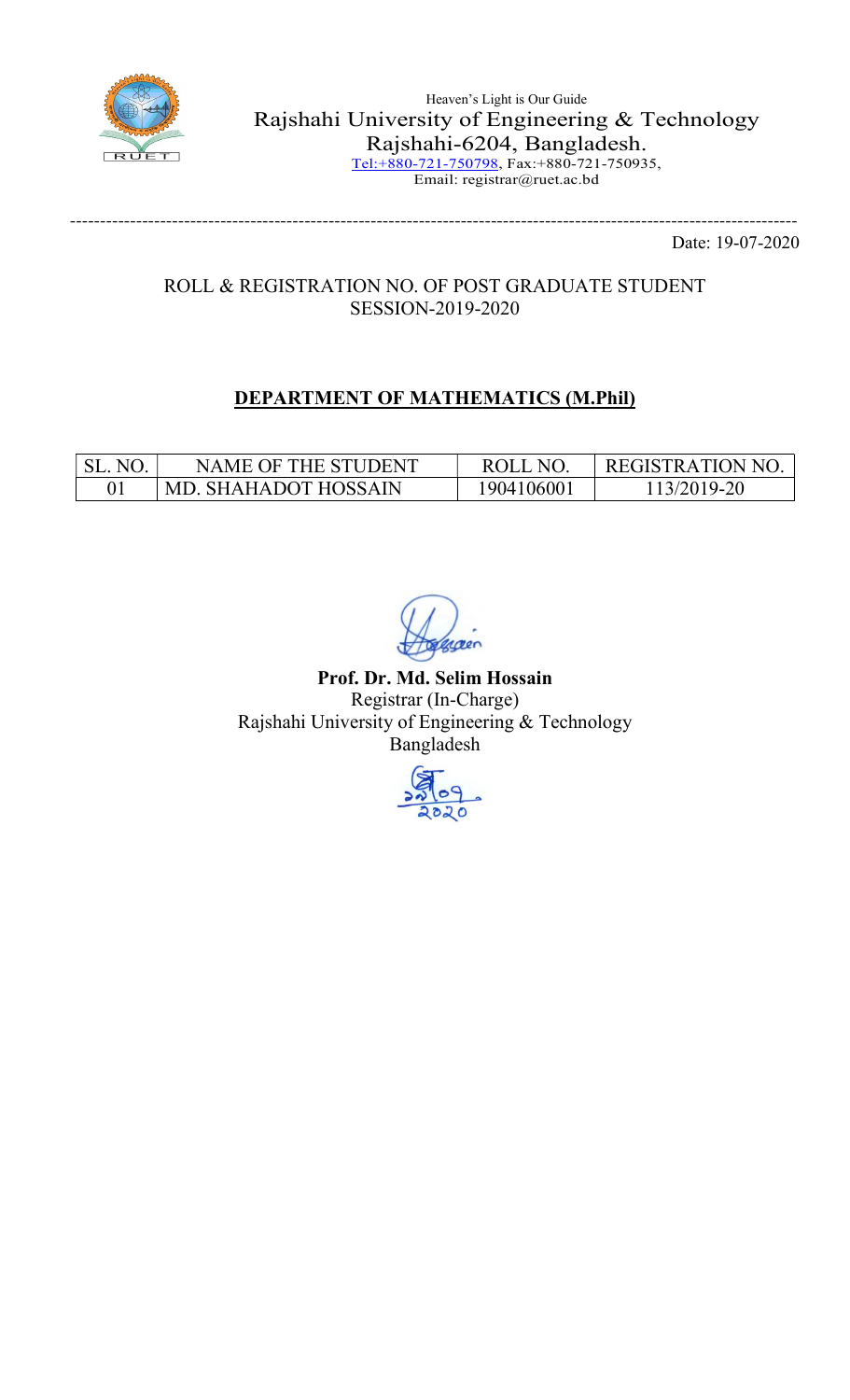

## ROLL & REGISTRATION NO. OF POST GRADUATE STUDENT SESSION-2019-2020

# DEPARTMENT OF CHEMISTRY (M. Phil)

| SL. NO. | NAME OF THE STUDENT   | ROLL NO.   | REGISTRATION NO |
|---------|-----------------------|------------|-----------------|
|         | AKTARUN NAHAR         | 1904107001 | 114/2019-20     |
|         | INDRAJIT KUMER SORKAR | 1904107002 | 115/2019-20     |
|         | SUBRATA PAUL          | 1904107003 | 116/2019-20     |

## DEPARTMENT OF CHEMISTRY (M.Sc)

| SL. NO. | NAME OF THE STUDENT      | ROLL NO.   | <b>REGISTRATION NO.</b> |
|---------|--------------------------|------------|-------------------------|
|         | MD. BADIUZZAMAN BIDDUT   | 1904307001 | 117/2019-20             |
|         | MD. AL-AMIN              | 1904307002 | 118/2019-20             |
|         | <b>MD. MONIRUL ISLAM</b> | 1904307003 | 119/2019-20             |
|         | MD. MASUM AHMED          | 1904307004 | 120/2019-20             |
|         | NUSHRAT JAHAN RINKY      | 1904307005 | 121/2019-20             |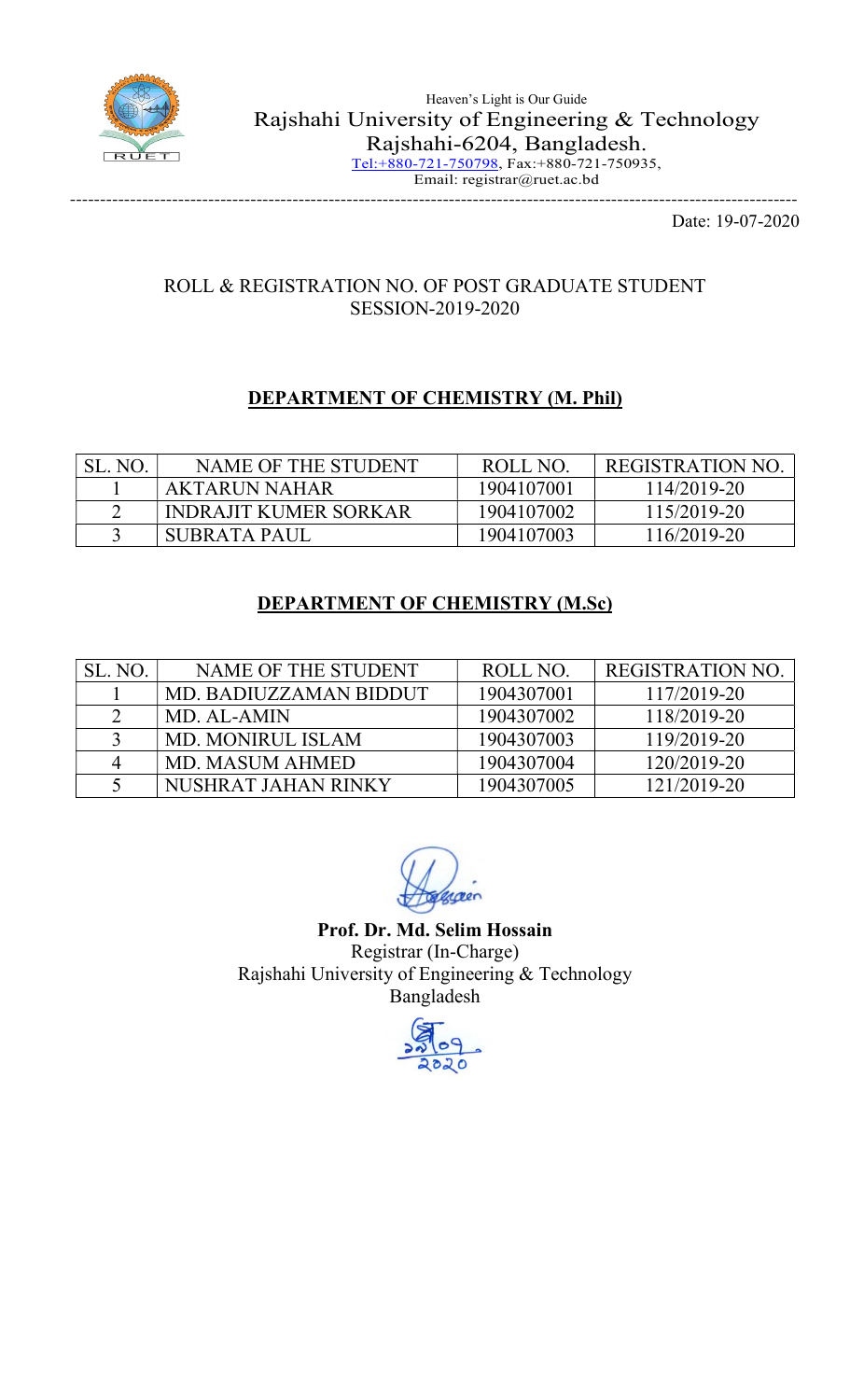

## ROLL & REGISTRATION NO. OF POST GRADUATE STUDENT SESSION-2019-2020

## DEPARTMENT OF PHYSICS (M. Phil/Ph.D)

| N <sub>O</sub><br>SL. | NAME OF THE STUDENT | ROLL NO   | REGISTRATION NO. |
|-----------------------|---------------------|-----------|------------------|
|                       | MD.NURUL ISALM      | 904108001 | 122/2019-20      |

## DEPARTMENT OF PHYSICS (M.Sc)

| N <sup>o</sup> | NAME OF THE STUDENT     | ROLL NO   | REGISTRATION NO. |
|----------------|-------------------------|-----------|------------------|
|                | . MINHAZUL ISLAM<br>MD. | 904308001 | 123/2019-20      |